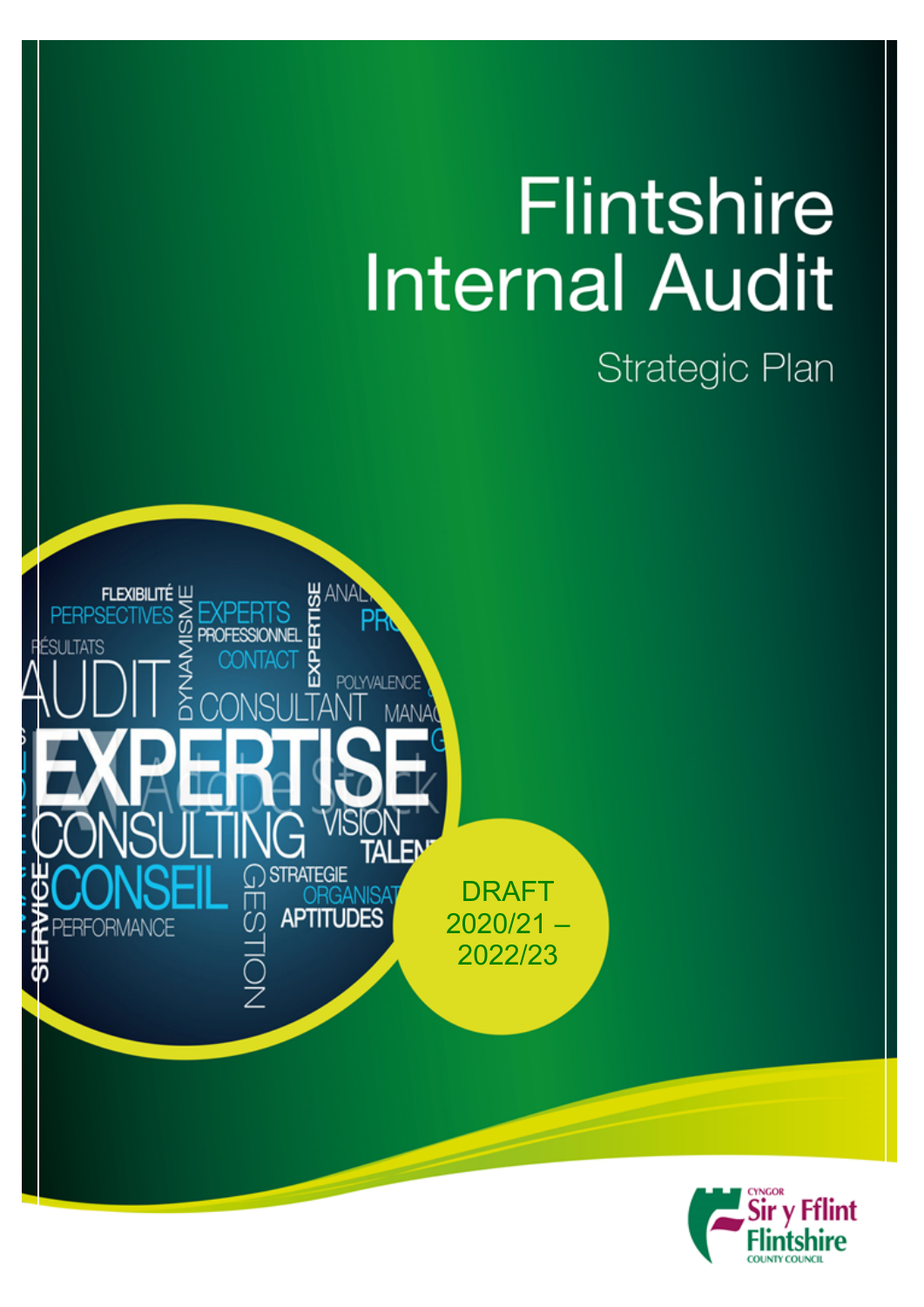## **Contents**

| <b>Section One</b>   |                                   |                |
|----------------------|-----------------------------------|----------------|
| <b>Section Two</b>   | Roles, Responsibility and Scope   | 3              |
| <b>Section Three</b> |                                   | $\overline{4}$ |
| <b>Section Four</b>  |                                   | 5              |
| <b>Section Five</b>  | Development of the Strategic Plan | 6              |
| <b>Section Six</b>   | Strategic Plan 2020/21 - 2022/23  |                |

Presented to Audit Committee, 9<sup>th</sup> September 2020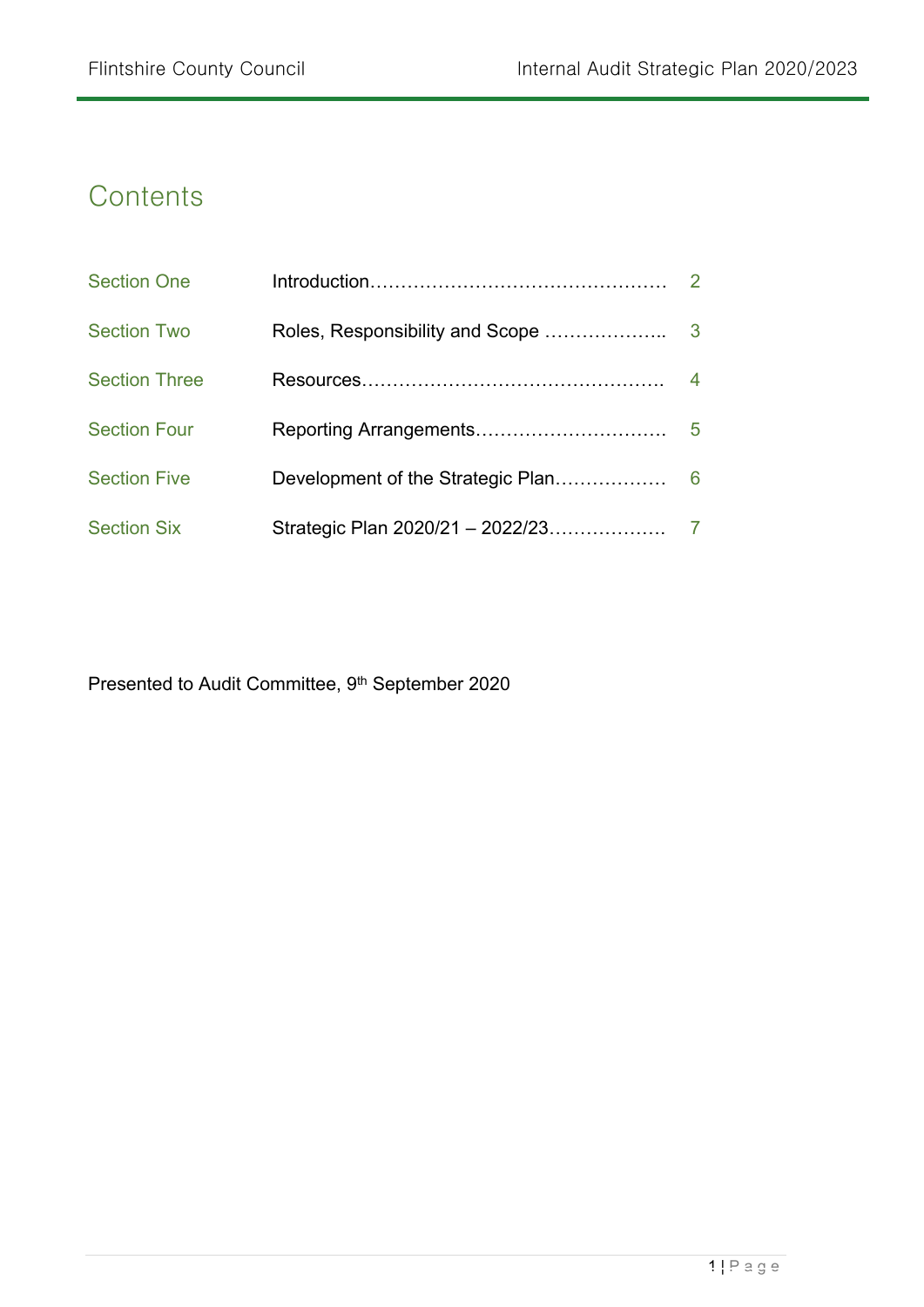## Section One: Introduction

- 1.1 This document summarises the work undertaken to develop the Internal Audit Strategic Plan for 2020-2023. It covers:
	- Role, Responsibilities and Scope of Internal Audit
	- **Available Resources**
	- **Reporting Arrangements**
	- Proposed detailed programme of work for 2020/21 and summary of work for  $2021/22 -$ 2022/23
- 1.2 As required the strategic plan has been prepared in accordance with the best practice requirements set out in the Public Sector Internal Audit Standards (PSIAS).
- 1.3 The Council has adopted the PSIAS definition of Internal Auditing:

*Internal auditing is an independent, objective assurance and consulting activity designed to add improve* an *organisation's operations.* It helps an *organisation accomplish its objectives by k systematic, disciplined approach to evaluate and improve the effectiveness of risk management, control, and governance processes'.*

- 1.4 In accordance with PSIAS, the mission of Internal Audit is to '*enhance and protect organisational value by providing risk based and objective assurance, advice and insight*'.
- 1.5 In line with these requirements, we perform our internal audit work with a view to reviewing and evaluating risk management, control and governance arrangements that the organisation has in place, and to support the Council in achieving its aims, objectives and priorities set out in the Council Plan.
- 1.6 The work is designed to enable the Internal Audit Manager to arrive at her year-end annual audit opinion on the adequacy and effectiveness of governance, risk management and the control environment. The Annual Audit Report provides evidence to support the Annual Governance Statement.
- 1.7 As required by the PSIAS, the Internal Audit Service is delivered and developed in accordance with the Internal Audit Charter. The Charter defines the role, scope, independence, authority, and responsibility of the Internal Audit Service. The Council has formally agreed these provisions and sets out the Internal Audit Charter in Section 29.1 of the Council's Constitution.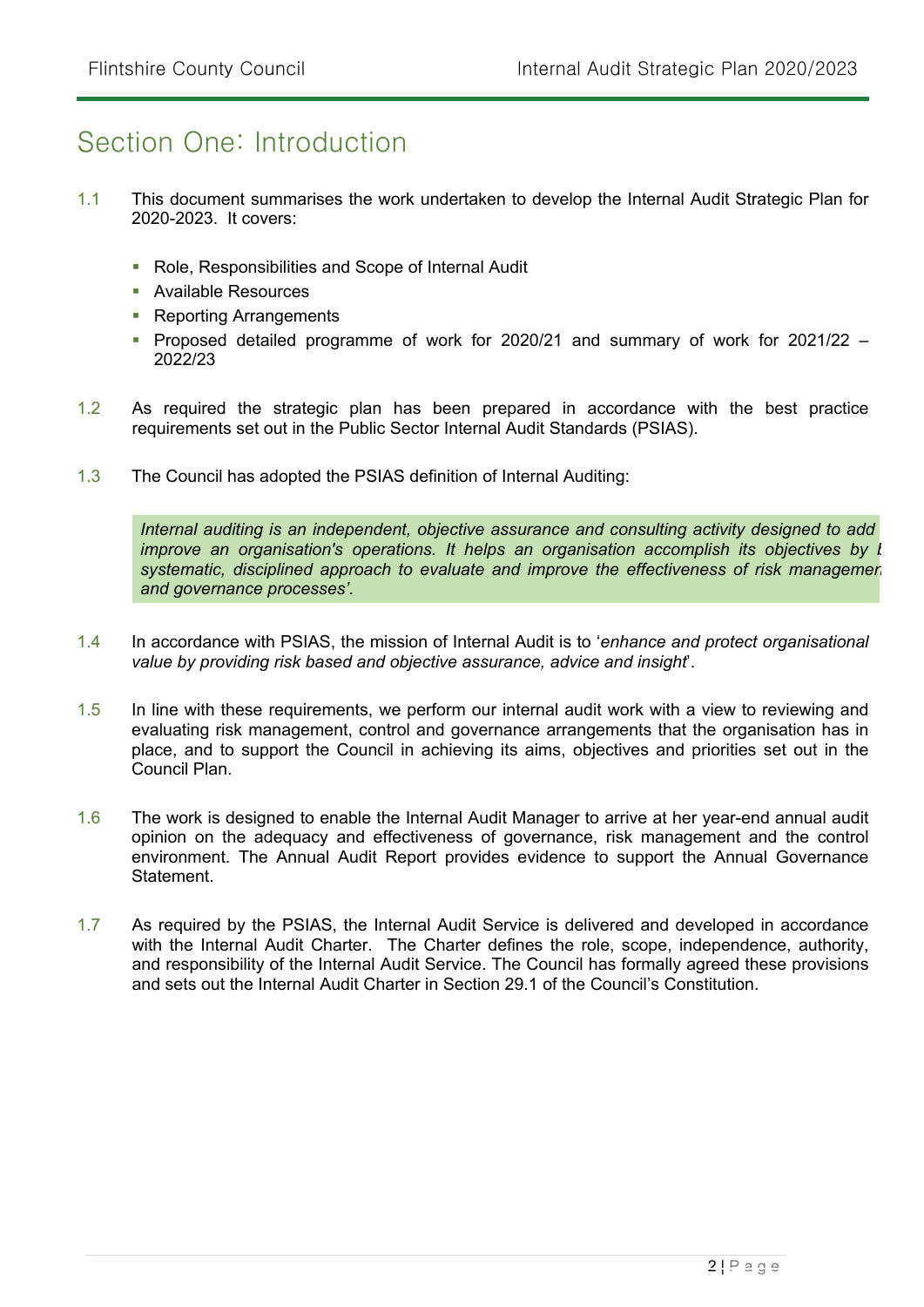## Section Two: Role, Responsibilities and Scope

#### 2.1 Role and Responsibilities of Internal Audit

- **Review and develop the Council's governance processes.**
- Assist in the development of an effective internal control environment.
- Provide advice, consultancy and insight on all operations within the Council and provide added corporate value.
- Evaluate the effectiveness of the Council's internal control, risk management and governance arrangements by providing independent and objective assurance to management and Audit Committee.

#### 2.2 Scope of Internal Audit

- Covers the entire control environment within the Council including both financial and nonfinancial systems.
- Reviews controls that protect the interests of the Council when dealing with strategic partnerships that the Council has an involvement with.
- Provides an internal audit service to 3<sup>rd</sup> parties via Service Level Agreements.

#### 2.3 Responsibilities of Management

 To establish and maintain adequate systems of controls and to implement those actions identified by internal audit to improve systems of controls and mitigate risks. The implementation of agreed action cannot eliminate risk entirely.

#### 2.4 Responsibilities of Audit Committee

- Approve the Internal Audit Charter
- Approve, but not direct, Internal Audit Strategic Plan. In approving the plan, consideration has been given to:
	- Does the three year Strategic Plan for Internal Audit (as set out Section Six) reflect the areas that the Audit Committee believe should be covered?
	- Does the first year of the plan reflect the areas that should be prioritised?
	- Is the level of audit resource accepted by the Committee and agreed as appropriate, given the level of assurance required?
- Receive quarterly reports summarising internal audit's work to seek assurance and take action where necessary.
- Make appropriate enquiries of management and the Internal Audit Manager to determine where there are inappropriate scope or resource limitations.
- Receive and consider the Annual Internal Audit Report.

#### 2.5 Responsibilities for Fraud and Corruption

- Undertake investigations into reports of breaches of the Council's regulations or criminal activities i.e. fraud against the Council.
- Undertake investigations of reports from staff, other persons engaged in activities on behalf of the Council, and members of the public, regarding perceived cases of possible breach of rules or regulations, mismanagement, misconduct, or fraudulent abuse of authority.
- Refer to the police suspected criminal activity, in accordance with the Anti-Fraud and Corruption Policy and the Fraud Response Plan.
- Maintain the Council's Anti-Fraud and Corruption Policy, Fraud Response Plan and the Whistleblowing Policy.
- Administer CIPFA's National Fraud Initiative.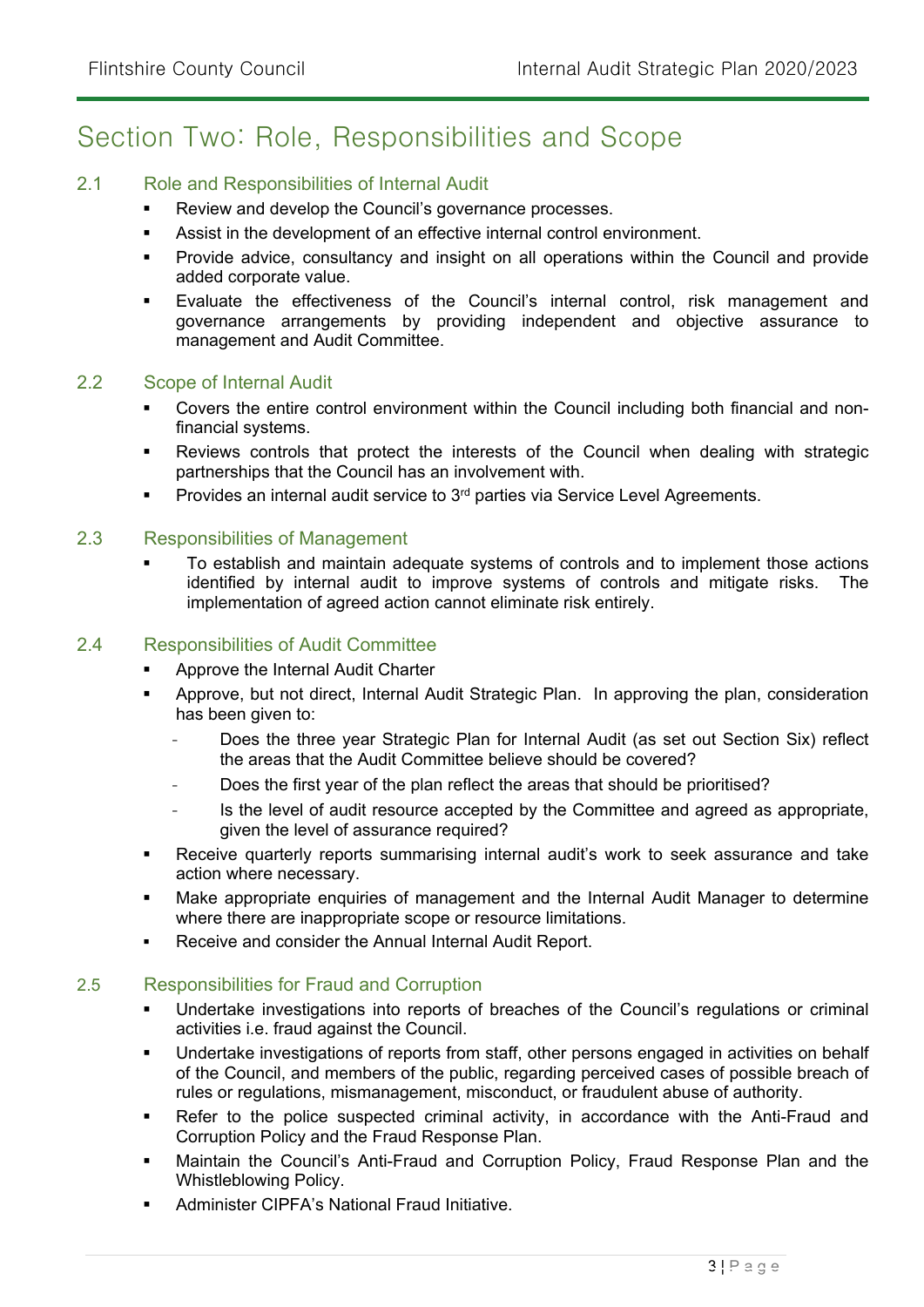### Section Three: Resources

#### 3.1 Delivery of the Internal Audit Service

The audit plan will be delivered by experienced and suitably qualified in-house team comprising of 8 FTE auditors giving 708 productive days. The level of resources is considered sufficient to deliver the annual assurance opinion, however it may be necessary to use external resource to deliver more technical ICT audits should the need arise.

Where opportunities arise collaborative working is undertaken with internal audit colleagues from neighbouring authorities to deliver particular audit assignments.

#### 3.2 Resource Requirements

The level of resource requirements has been assessed to ensure the delivery of an effective and efficient internal audit service to the Council. This has been based on the need to provide assurance over:

- **Key financial systems**
- Risk management, performance management and governance arrangements
- Front line and support services, including schools
- Procurement
- Information Governance
- Provision of advice and consultancy
- **Anti-Fraud and Corruption arrangements**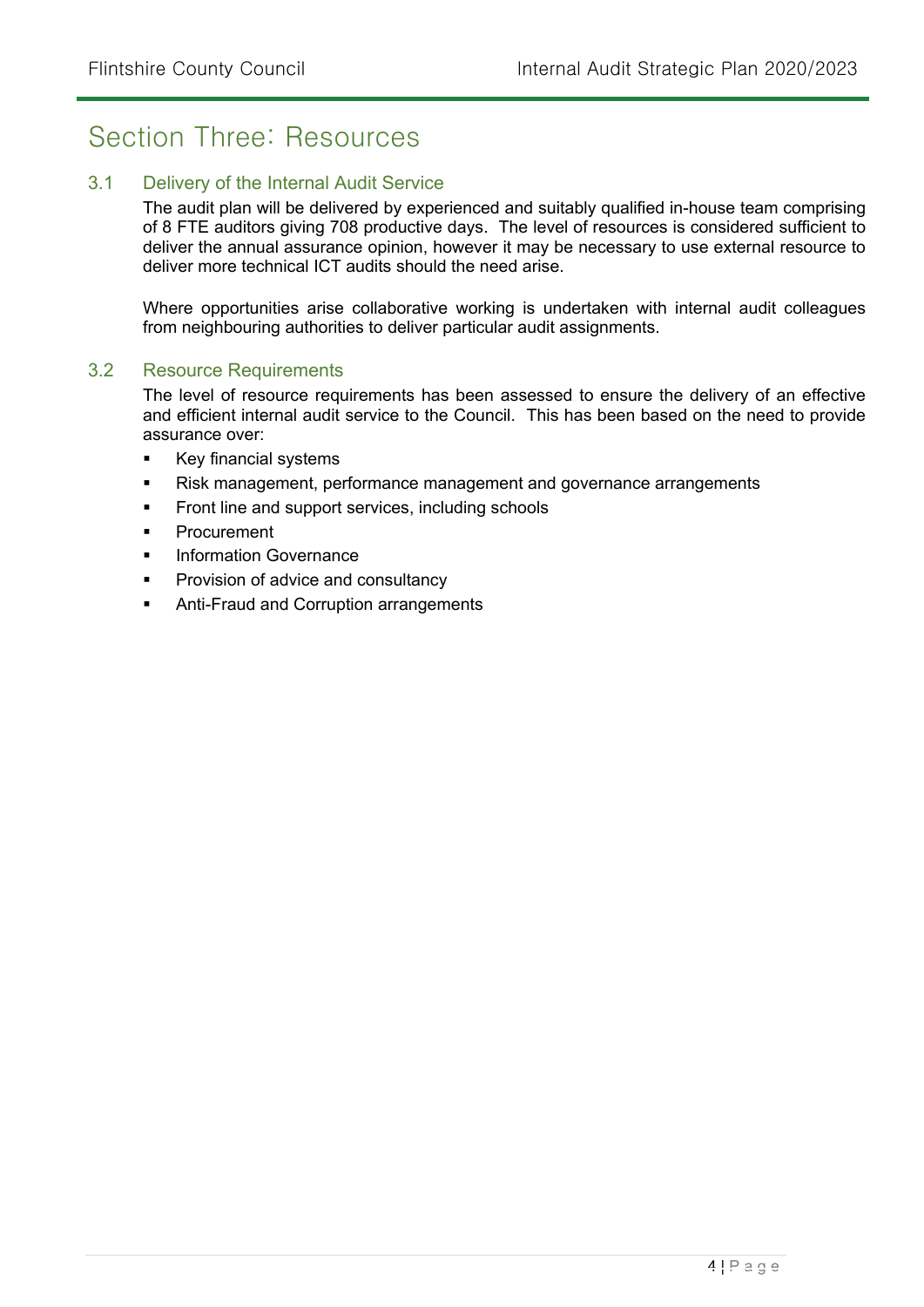## Section Four: Reporting Arrangements

#### 4.1 Audit Reports

Following each audit, a draft report is issued to the manager responsible for the area for consideration. The final report issued contains managements' agreed actions to address the audit findings together with a proposed date of implementation. A copy of the report is distributed to the relevant:

- Responsible Officer for implementing agreed actions
- **Service Manager**
- Chief Officer accountable for the implementation of agreed actions

It is the responsibility of management to ensure all agreed actions are implemented.

#### 4.2 Assurance Opinion

Following each audit, an assurance opinion is provided based on the information and evidence obtained during the course of the review. The purpose of the assurance opinion is to provide an assessment of the effectiveness of the risk management, control and governance arrangements in place within the area audited.

The assurance opinions used by internal audit are:

| Levels of Assurance           | <b>Explanation</b>                                      |
|-------------------------------|---------------------------------------------------------|
| Green / Substantial           | Strong controls in place                                |
| <b>Amber Green / Adequate</b> | Key controls in place but some fine tuning required     |
| Amber Red / Some              | Significant improvement in control environment required |
| Red / Limited                 | Urgent system revision required                         |

#### 4.3 Reporting to Audit Committee

On a regular basis audit committee receive internal audit progress reports for consideration. These reports identify:

- **Those audits completed during the period together with the assurance opinion given.**
- Details of those audits issued with a Red / Limited assurance opinion.
- **Progress by management on the implementation of agreed actions.**
- Measurement of internal audits performance against internal performance targets and progress against the audit plan.
- An update on any investigations internal audit is involved with.
- Progress against the annual audit plan.

Where a Red / Limited assurance opinion has been given, the relevant Chief Officer and Service Manager is asked to attend audit committee to provide further update on progress to address the findings.

#### 4.4 Annual Audit Opinion

An annual report is presented to audit committee for consideration. This report includes the Internal Audit Manager's overall opinion on the effectiveness of the Council's risk management, control and governance arrangements. This opinion forms only one of the sources of assurance to support the Annual Governance Statement.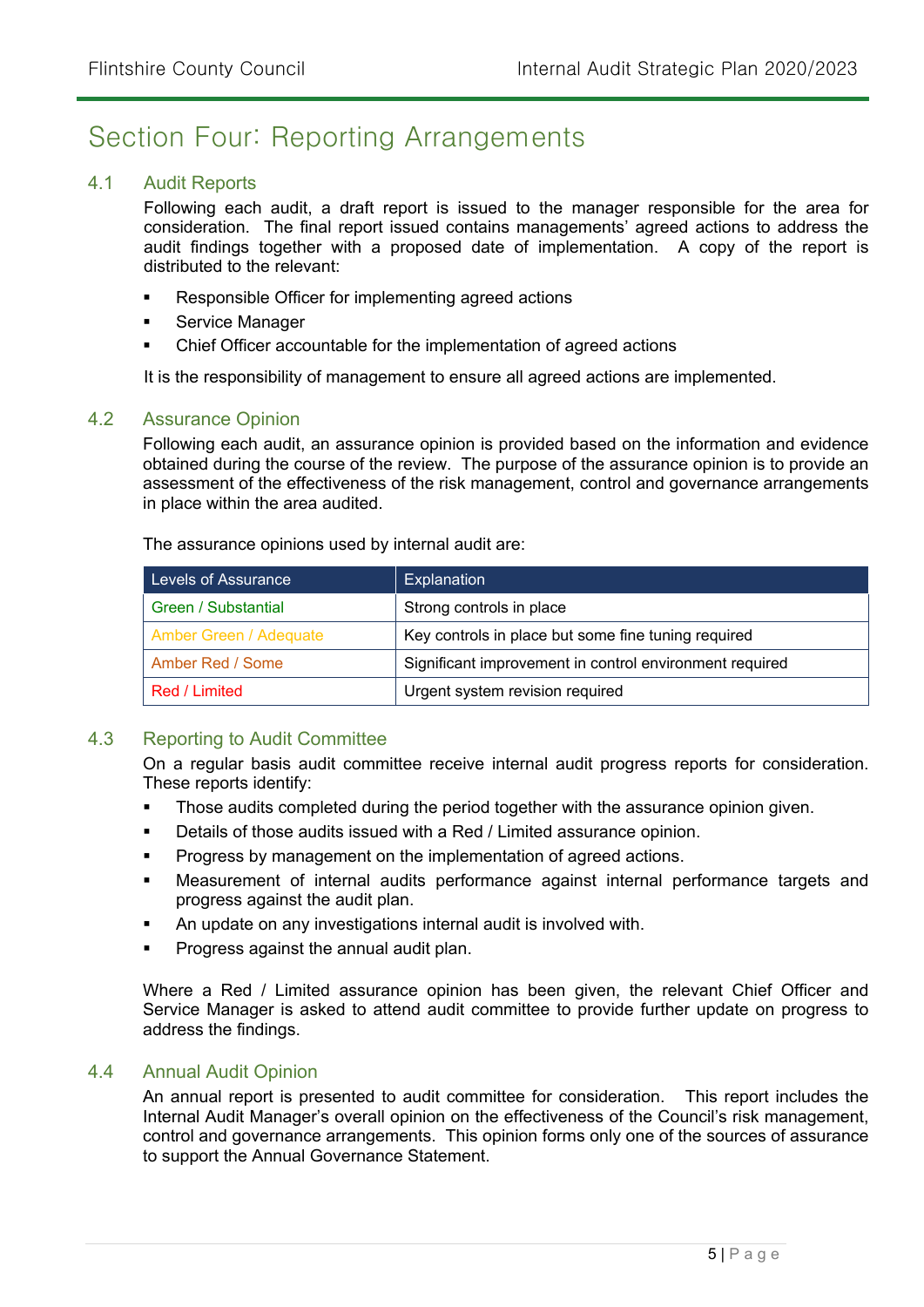## Section Five: Development of the Strategic Plan

#### 5.1 Requirements of Internal Audit

In accordance with the PSIAS, it is a requirement of the Internal Audit Manager to establish a risk-based audit plan to determine the priorities of the internal audit activity, consistent with the organisation's goals.

#### 5.2 Development and Prioritisation of Audit Coverage

An assurance mapping exercise was undertaken to develop the 2020/21-2022/23 Strategic Plan. This exercise took into consideration:

- Results of previous audit work (last audit opinion and time since last audit)
- Any changes to the Council's systems, processes, controls or service delivery
- New and emerging risks affecting the Council
- **Priorities within the Council Plan**
- **Materiality of budget**
- The Council's risk management processes
- Senior management's views of risks and priorities within their area of responsibility
- Annual Governance Statement
- Other sources of external assurance and the results of this external assurance
- The requirement to ensure there is sufficient coverage to support an annual audit opinion
- Audit work deferred from 2019/20

Each area has been assessed and all audits identified as high priority within the plan will be undertaken within the financial year 2020/21 together with those annual audits. Audits rated as medium priority will be kept under constant review through formal quarterly meetings with Chief Officers and their management team, Chief Executive and Wales Audit Office. Any new priorities or emerging risks may take precedence over those medium priority audits.

The outline scope for each audit and type of audits undertaken is detailed within the plan.

The strategic plan will be revisited each year to confirm current priorities for internal audit coverage and to develop a detailed internal audit plan for the forthcoming year.

The original 2020/21 – 2022/23 was due to be presented to Audit Committee in March 2020 for approval. However prior to the meeting, the Council's Business Continuity Plan was invoked to respond to the emergency of the pandemic. This resulted in the cancellation of committee meetings and reprioritising our work to respond to the pandemic. This has covered the period from the end of March through to the end of August 2020. The revised internal Audit plan has been updated to include the COVID19 response work undertaken by the service as well as the proposed recovery work which takes the detailed audit plan up to the end of March 2021.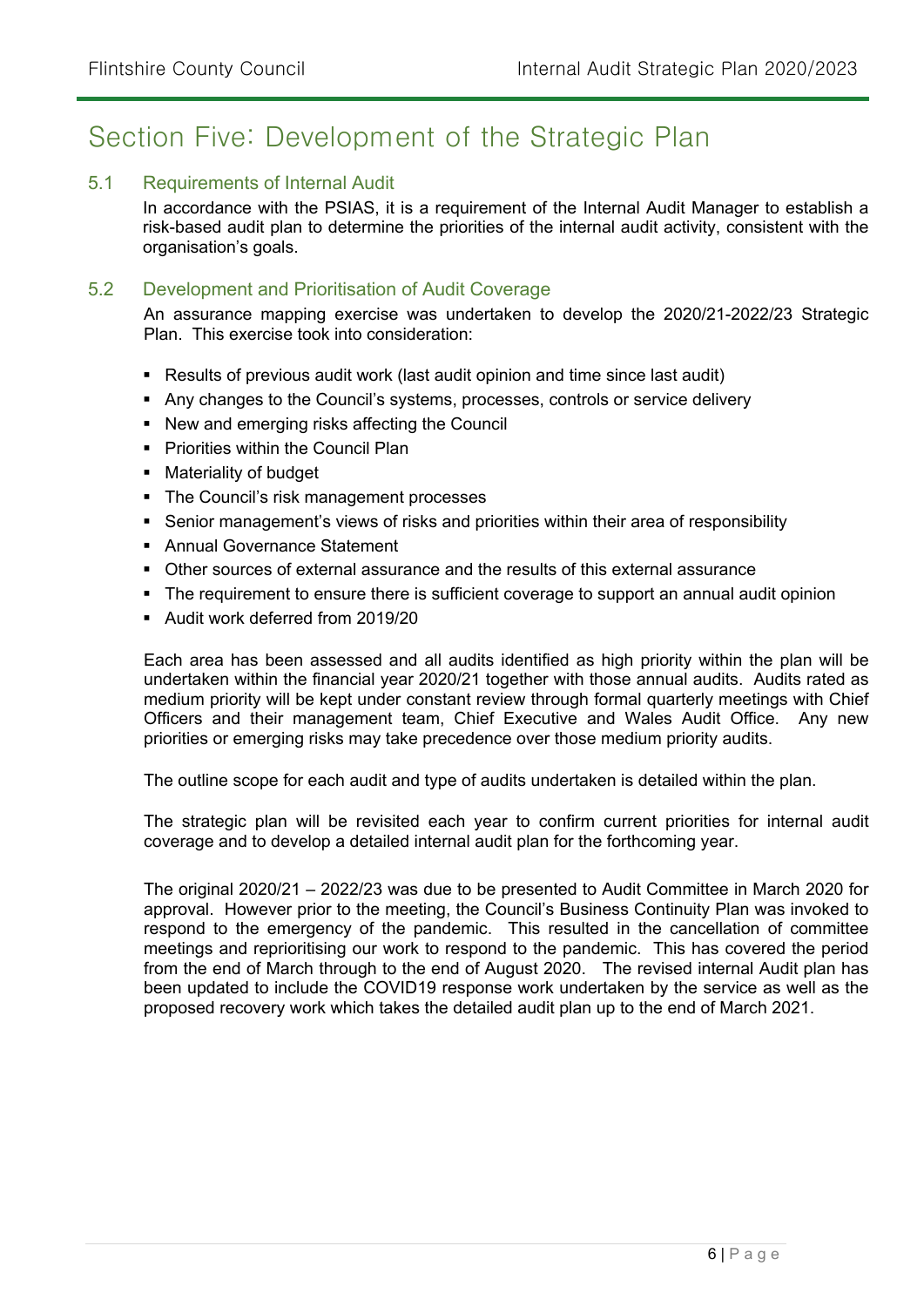#### 5.3 Alignment of the Audit Plan to the Council's Plan and Strategic Risks

The audit plan has been developed to align audit work to support the priorities within the Council's Plan and strategic risks. Links to both of these are detailed within the plan within Section Six.

#### 5.4 Budgeted Time

To ensure the appropriate resources are allocated for each review, the audit days will be assigned following the scoping meeting.

#### 5.5 Significant Changes to Planned Work

The audit plan will be kept under continuous review through formal quarterly meetings with Chief Officers and their management team, Chief Executive and Wales Audit Office. All will be reported to Audit Committee within the internal audit progress report.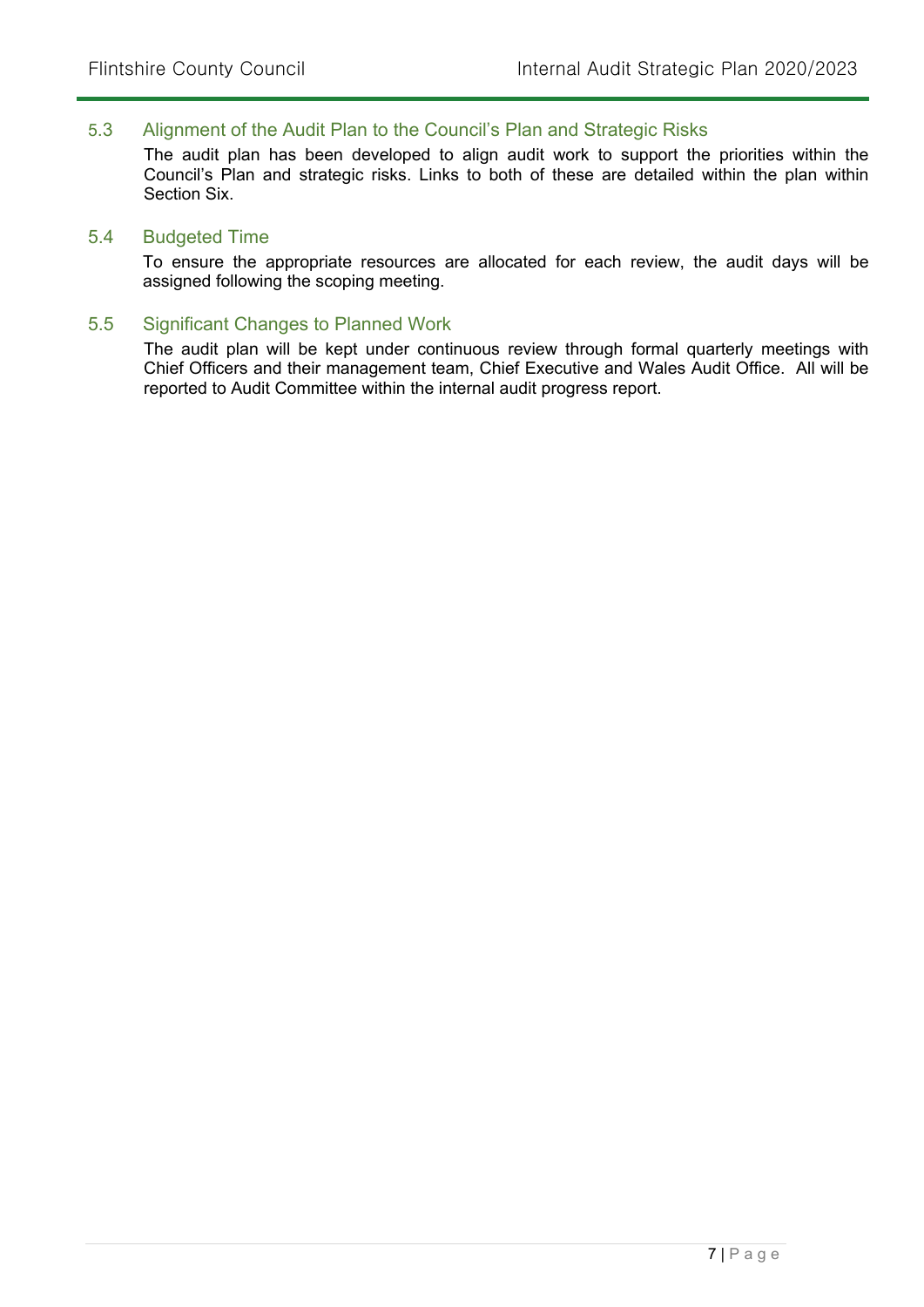## **SECTION SIX: STRATEGIC PLAN FOR INTERNAL AUDIT 2020/21 – 2022/23**

| <b>Audit</b>                                                             | <b>Outline Scope</b>                                                                                                                                                                                                        | <b>Priority</b> | <b>Expected</b><br><b>Output</b> | 2020/<br>21 | 2021/<br>22 | 2022/<br>23 <sup>°</sup> |
|--------------------------------------------------------------------------|-----------------------------------------------------------------------------------------------------------------------------------------------------------------------------------------------------------------------------|-----------------|----------------------------------|-------------|-------------|--------------------------|
| <b>Corporate</b>                                                         |                                                                                                                                                                                                                             |                 |                                  |             |             |                          |
| COVID19 - Emergency Management Assurance                                 | COVID19 - To facilitate, review and assess the effectiveness of the Emergency<br>Management Assurance of the governance, risk management and internal<br>control environment during the Council's response to the pandemic. | н               | Advisory<br>Note                 | П           |             |                          |
| COVID19 - 5 Key Financial Decisions review                               | COVID19 - To provide assurance on the five main key decisions made.                                                                                                                                                         | н               | Advisory<br><b>Note</b>          | П           |             |                          |
| COVID19 - Risk Method Statement - challenge<br>and improve               | COVID19 - To challenge the Risk Management approach during the response<br>and recovery stages of the pandemic.                                                                                                             | н               | Advisory<br>Note                 | П           |             |                          |
| Risk Management - Risk Management, including<br>the CAMMS system         | To review the effectiveness of the embedded new Risk Management framework,<br>including strategic, operational and project risks                                                                                            |                 | <b>Audit Report</b>              |             | m.          |                          |
| Income from Fees and Charges / Efficiency<br>Savings                     | To review the effective implementation of the Fees & Charges policy and work<br>undertaken in this area to maximise income generation for the Council.                                                                      |                 | <b>Audit Report</b>              |             | П           |                          |
| <b>Business Continuity</b>                                               | Review the effectiveness of the implementation plans for the Council's business<br>continuity arrangements and its response to the Coronavirus Pandemic                                                                     | $\blacksquare$  | <b>Audit Report</b>              |             | ш           |                          |
| Performance Indicators                                                   | To review consistency of Portfolio and Service performance management<br>arrangements.                                                                                                                                      | $\blacksquare$  | <b>Audit Report</b>              |             |             | П                        |
| Use of Consultants                                                       | To provide assurance consultants are appointed in accordance with the set<br>protocol, supported by a clear business case, delivered within budget and<br>followed up with a post implementation review.                    |                 | <b>Audit Report</b>              |             |             | ш                        |
| Scrutiny / Performance Reporting - linked with<br><b>Risk Management</b> | Following the changes to the structure of committees and the reporting format<br>assess the effectiveness of scrutinising performance and risk management.                                                                  | $\blacksquare$  | <b>Audit Report</b>              |             |             | ш                        |
| <b>Education &amp; Youth</b>                                             |                                                                                                                                                                                                                             |                 |                                  |             |             |                          |
| Risk Based Thematic Reviews of Schools                                   | To perform pilot in two school regulatory audits of remote auditing.                                                                                                                                                        | н               | <b>Audit Report</b>              | П           |             |                          |
| Attendance, Exclusions and Disengagement of<br>Young People              | Review the schools approach and compliance with guidance issued by the LA in<br>relation to attendance, exclusions and disengagement.                                                                                       | н               | <b>Audit Report</b>              | П           |             |                          |
| Schools Grant Funding / Budgeted Licence<br>Deficit                      | To further review, taking into account the outcome of the current review, how<br>effective the schools are in managing their deficit balances.                                                                              | н               | <b>Audit Report</b>              | П           | m.          |                          |
| Education Grants - Professional Development<br>Grant (PDG)               | The audit will provide assurance on the grant claim preparation and authorisation<br>process.                                                                                                                               | Annual          | Advisory<br><b>Note</b>          | П           | п           |                          |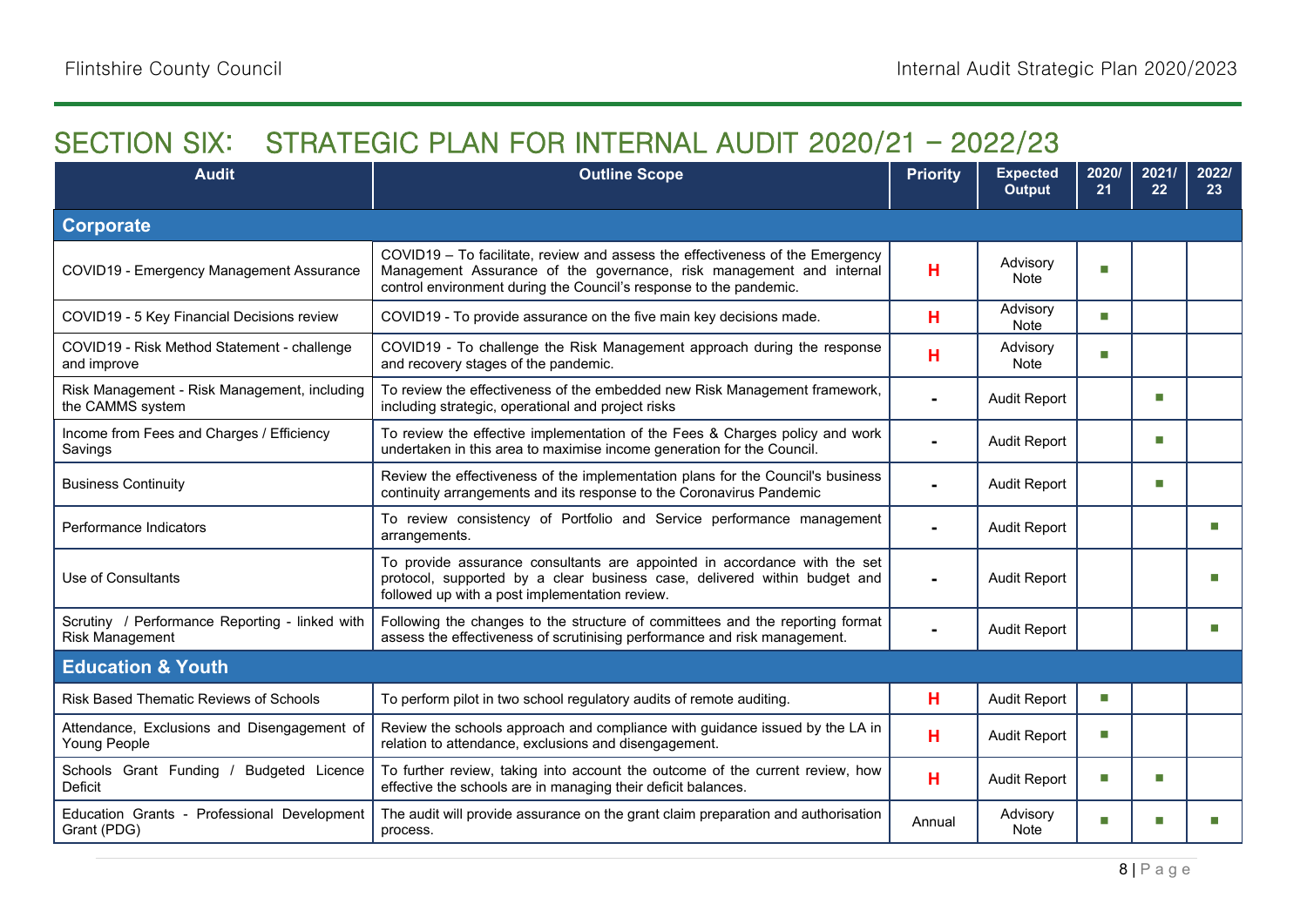| <b>Audit</b>                                                           | <b>Outline Scope</b>                                                                                                                                                                                               | <b>Priority</b> | <b>Expected</b><br><b>Output</b> | 2020/<br>21                 | 2021/<br>22    | 2022/<br>23 <sup>°</sup> |
|------------------------------------------------------------------------|--------------------------------------------------------------------------------------------------------------------------------------------------------------------------------------------------------------------|-----------------|----------------------------------|-----------------------------|----------------|--------------------------|
| School Funds Follow Up                                                 | To perform a follow up audit to determine the progress made on the<br>implementation of actions for Argoed School Fund.                                                                                            | $\blacksquare$  | <b>Audit Report</b>              |                             | m.             |                          |
| Redundancy Costs in Schools                                            | To examine the decision making process and level of challenge in place to<br>ensure all redundancies are cost effective to the Council.                                                                            |                 | <b>Audit Report</b>              |                             | m.             |                          |
| Integrated Youth Provision (Youth Service &<br>Youth Justice Services) | To review the effectiveness of the new business plan for the Service.                                                                                                                                              |                 | <b>Audit Report</b>              |                             | п              |                          |
| Repairs and Maintenance to School Estate                               | To assess how effectively the Council is managing its risk in relation to the<br>repairs and maintenance of the School Estate.                                                                                     |                 | <b>Audit Report</b>              |                             | $\blacksquare$ |                          |
| Impact of Additional Learning Needs                                    | Review the impact of the new code for Additional Learning Needs.                                                                                                                                                   |                 | <b>Audit Report</b>              |                             | $\blacksquare$ |                          |
| Child Care Pilot Project Plan / Free Child Care<br><b>Offers</b>       | To consider the controls around the Child Care pilot project and the uptake in<br>free children care offers.                                                                                                       |                 | <b>Audit Report</b>              |                             |                | П                        |
| NEET - (not in Education, Employment or<br>Training)                   | The review will examine compliance with policy and procedures to minimise the<br>number of NEET individuals.                                                                                                       | $\blacksquare$  | <b>Audit Report</b>              |                             |                | m.                       |
| <b>Governance</b>                                                      |                                                                                                                                                                                                                    |                 |                                  |                             |                |                          |
| <b>COVID19 - Business Support Grants</b>                               | COVID19 - To support Council Tax & Revenue in the due diligence of<br>applications for Business Support Grants                                                                                                     | н               | No Report                        | П                           |                |                          |
| Procurement - Hardware and Software                                    | Review procurement arrangements for Hardware and Software across all<br>portfolios.                                                                                                                                | н               | <b>Audit Report</b>              | П                           |                |                          |
| <b>Subject Access Requests</b>                                         | Review the processes in place for managing Subject Access requests to ensure<br>they are efficient, timely and meet legal and regulatory requirements, including<br>Data Protection Impact Assessments.            | M               | <b>Audit Report</b>              | п                           |                |                          |
| Procurement - Contract Monitoring - Follow Up<br>Audit                 | To perform a follow up audit to determine the progress on the implementation of<br>the agreed actions from the 2019/20 audit.                                                                                      | Follow Up       | <b>Audit Report</b>              | $\mathcal{L}_{\mathcal{A}}$ |                |                          |
| Data Protection (GDPR)                                                 | Review compliance following the introduction of the new Data Protection<br>Regulations 2018.                                                                                                                       | Annual          | <b>Audit Report</b>              | П                           | n.             | П                        |
| <b>Bailiffs (Enforcement Agents)</b>                                   | Consider the controls around the use of the in-house service.                                                                                                                                                      | $\blacksquare$  | <b>Audit Report</b>              |                             | m.             |                          |
| Declaration of Interests                                               | To follow up on the advisory review to examine the effectiveness of the<br>implementation of the Declaration of Interests system across the Council.                                                               |                 | Audit Report                     |                             | п              |                          |
| <b>Council Tax and NNDR</b>                                            | High level analytical review to assess the effectiveness of internal controls within<br>the Council financial systems. More detailed review work may be carried out<br>depending on the results of the assessment. | $\blacksquare$  | <b>Audit Report</b>              |                             | m.             |                          |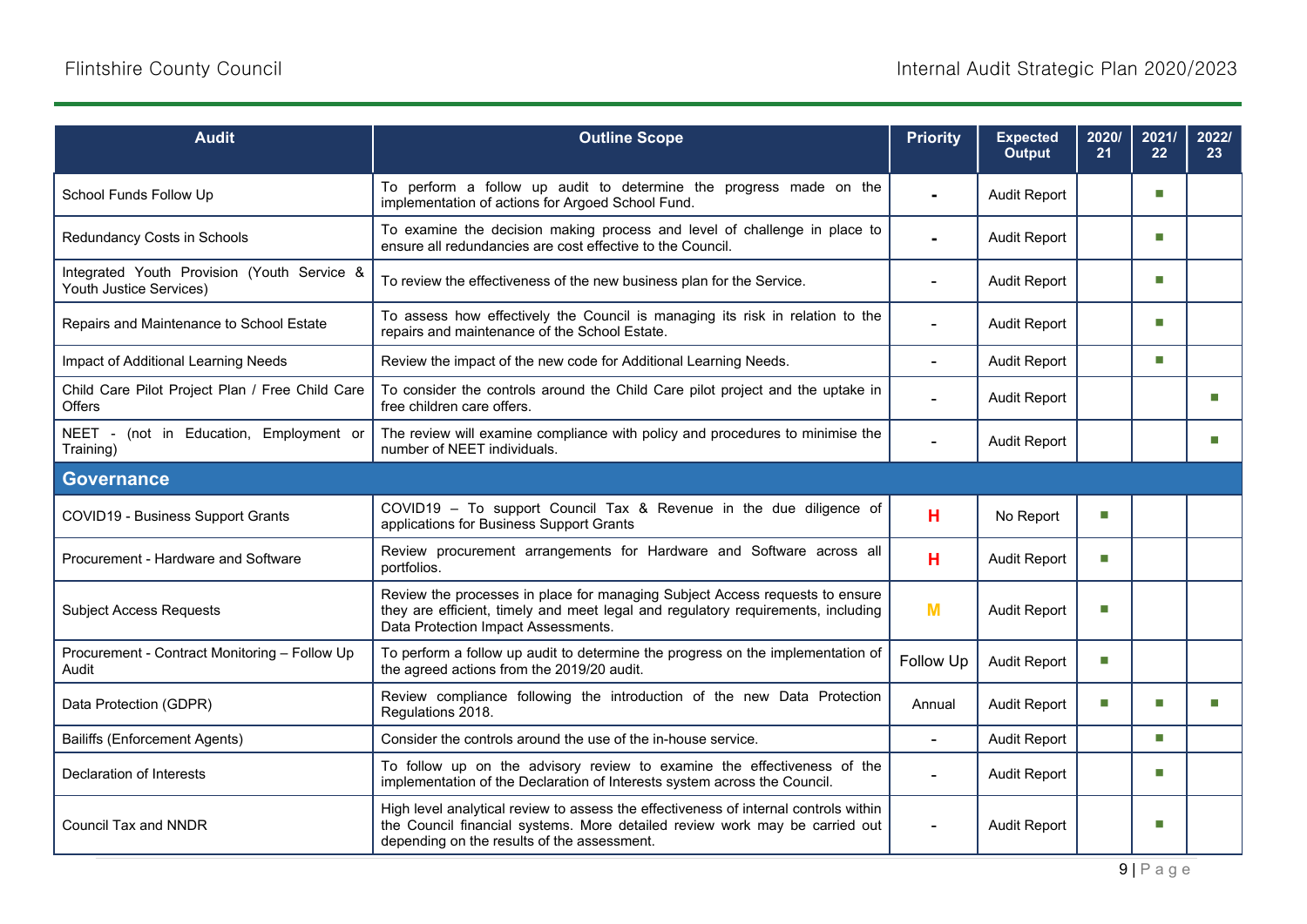| <b>Audit</b>                                        | <b>Outline Scope</b>                                                                                                                                                                                                                                                      | <b>Priority</b> | <b>Expected</b><br><b>Output</b> | 2020/<br>21 | 2021/<br>22 | 2022/<br>23 |
|-----------------------------------------------------|---------------------------------------------------------------------------------------------------------------------------------------------------------------------------------------------------------------------------------------------------------------------------|-----------------|----------------------------------|-------------|-------------|-------------|
| <b>Contact Centre</b>                               | Review the arrangements in place within the contact centre to ensure they are<br>delivering their intended outcomes.                                                                                                                                                      |                 | <b>Audit Report</b>              |             | п           |             |
| <b>Digital Print Service</b>                        | To examine the effectiveness and efficiency of the Digital Print Service.                                                                                                                                                                                                 | $\overline{a}$  | <b>Audit Report</b>              |             | п           |             |
| Records Management (EDRM)                           | Determine whether the records management service meets the legal and<br>regulatory requirements whilst ensuring there are effective and efficient<br>processes in place.                                                                                                  |                 | <b>Audit Report</b>              |             | п           |             |
| <b>Housing &amp; Assets</b>                         |                                                                                                                                                                                                                                                                           |                 |                                  |             |             |             |
| Rough Sleeping                                      | Examine whether the approach the Council has adopted to manage rough<br>sleeping is delivering value for money and its intended outcomes.                                                                                                                                 | M               | <b>Audit Report</b>              | П           |             |             |
| Housing Benefits (including Subsidy Grant)          | Annual review to assess the effectiveness of internal controls within the Council<br>financial systems. More detailed review work may be carried out depending on<br>the results of the control risk self-assessment. The review will also focus on the<br>Subsidy Grant. | Annual          | <b>Audit Report</b>              | T.          |             |             |
| <b>Supporting People Grant</b>                      | The audit will provide assurance on the grant claim preparation and authorisation<br>process.                                                                                                                                                                             | Annual          | <b>Audit Report</b>              | П           | □           |             |
| Housing Rent & Arrears                              | The review will be based on the outcome from the WAO and how effectively the<br>service is able to respond to the findings.                                                                                                                                               | $\overline{a}$  | <b>Audit Report</b>              |             | п           |             |
| Empty Property (Void) Management                    | Determine whether the lean process has delivered its intended outcomes.                                                                                                                                                                                                   |                 | Advisory<br>Note                 |             | п           |             |
| Disabled Facility Grants - Follow Up                | To perform a follow up audit to determine the progress on the implementation of<br>the agreed actions from the 2018/19 audit.                                                                                                                                             |                 | <b>Audit Report</b>              |             | п           |             |
| Management Information                              | The review will examine the quality, usefulness, timeliness and accuracy of the<br>management information used within housing.                                                                                                                                            |                 | <b>Audit Report</b>              |             | п           |             |
| <b>Housing Management</b>                           | Following the restructure determine compliance with new policy and procedures.                                                                                                                                                                                            | $\blacksquare$  | <b>Audit Report</b>              |             | п           |             |
| <b>Free School Meals</b>                            | Review the impact of the changes to the criteria for eligibility and the impact this<br>transition has on the local authority.                                                                                                                                            | ÷,              | <b>Audit Report</b>              |             | п           |             |
| Corporate Asset Strategy & Asset Management<br>Plan | Determine the effectiveness and compliance of the rationalisation programme of<br>the new asset management plan with the aim of generating capital receipts                                                                                                               |                 | <b>Audit Report</b>              |             | п           |             |
| <b>Industrial Units</b>                             | Following a review to rationalise the estate and generate capital gains, examine<br>whether the Council is achieving its objectives in a timely manner.                                                                                                                   | $\blacksquare$  | <b>Audit Report</b>              |             | п           |             |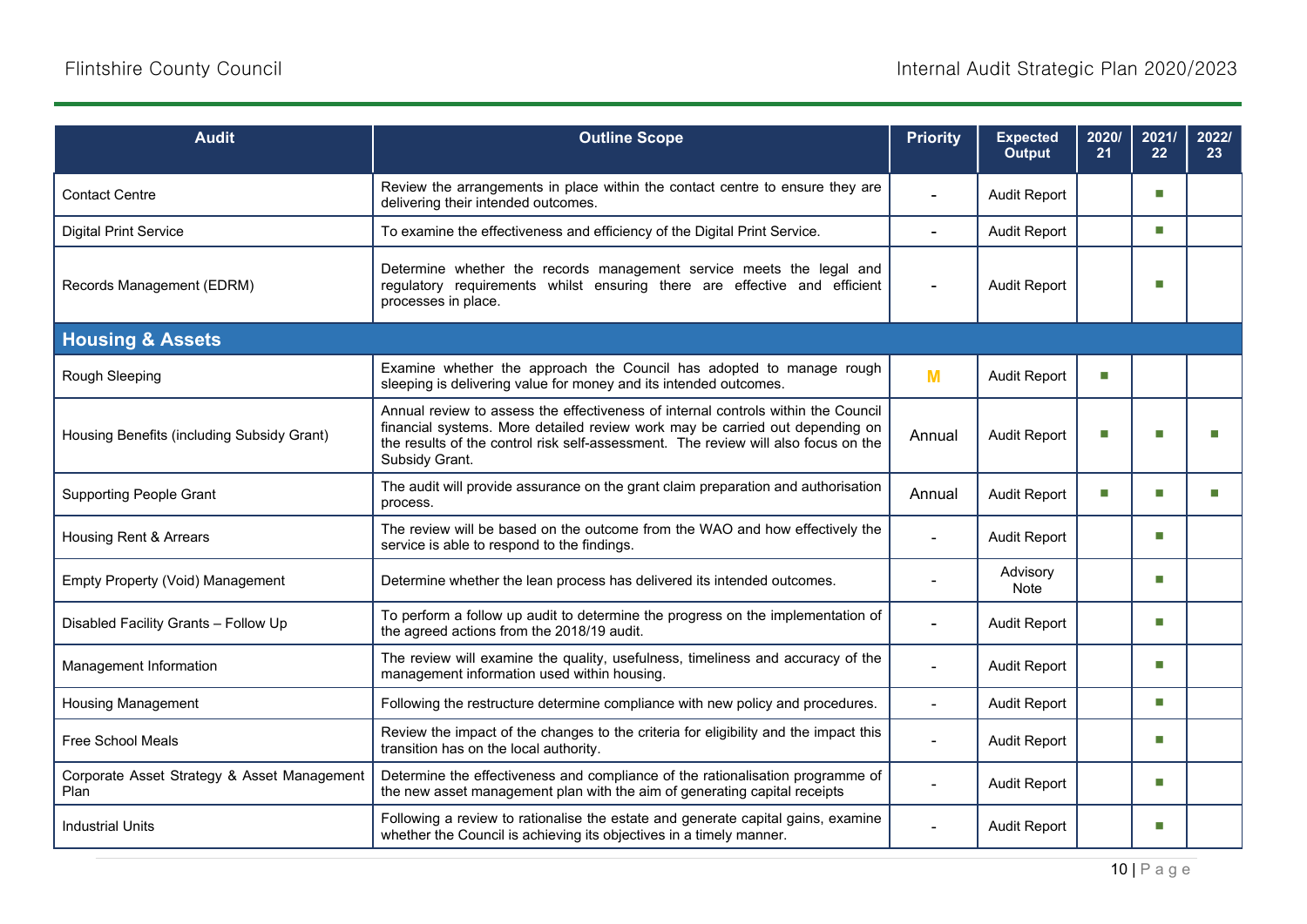| <b>Audit</b>                                                                               | <b>Outline Scope</b>                                                                                                                                                                                                    | <b>Priority</b> | <b>Expected</b><br><b>Output</b> | 2020/<br>21 | 2021/<br>22 | 2022/<br>23 <sub>2</sub> |
|--------------------------------------------------------------------------------------------|-------------------------------------------------------------------------------------------------------------------------------------------------------------------------------------------------------------------------|-----------------|----------------------------------|-------------|-------------|--------------------------|
| Street Lighting - Managed outside of S&T                                                   | The review will look at how street lighting which falls outside of the responsibility<br>of Streetscene & Transportation is managed.                                                                                    |                 | <b>Audit Report</b>              |             | П           |                          |
| <b>People &amp; Resources</b>                                                              |                                                                                                                                                                                                                         |                 |                                  |             |             |                          |
| Cost and reclaim for COVID                                                                 | Taken from the Recovery Risk Register review how the Council is managing the<br>cost and recovery of costs from Welsh Government.                                                                                       | н               | Advisory<br>Note                 | П           |             |                          |
| Business wide Income and Arrears from COVID                                                | Taken from the Recovery Risk Register to review how the Council is managing<br>the income collection, recovery and arrears following the response and recovery<br>of the pandemic.                                      | н               | <b>Audit Report</b>              | П           |             |                          |
| <b>Collaborative Planning</b>                                                              | To examine the effectiveness of the Collaborative Planning system to ensure it<br>supports the revenue budget monitoring reports provided to committee.                                                                 | H               | <b>Audit Report</b>              | П           |             |                          |
| Corporate Grants Database - Follow Up                                                      | To determine the progress made in the implementation of the agreed actions<br>from the 2019/20 audit.                                                                                                                   | Follow Up       | <b>Audit Report</b>              | П           |             |                          |
| Corporate Grants (Replacement of WAO Work)                                                 | To provide assurance that a sample of corporate grants are meeting the grant<br>conditions set out by Welsh Government.                                                                                                 | Annual          | <b>Audit Report</b>              | П           | п           | m.                       |
| Main Accounting - Accounts Payable (AP) and<br>P <sub>2</sub> P                            | Annual review to assess the effectiveness of internal controls within the<br>Council's financial systems. More detailed review work may be carried out<br>depending on the results of the control risk self-assessment. | Annual          | <b>Audit Report</b>              | П           |             |                          |
| Capital Programme and Strategy                                                             | To review, in conjunction with capital accounting, the effectiveness of the new<br>evaluation process in place and compliance with the Capital Strategy.                                                                |                 | <b>Audit Report</b>              |             | ш           |                          |
| <b>Budgetary Control Support to Schools</b>                                                | This audit will examine the budget management arrangements within Education<br>Finance to support schools.                                                                                                              |                 | <b>Audit Report</b>              |             | ш           |                          |
| Main Accounting<br>including Corporate Debt<br>Management                                  | Annual review to assess the effectiveness of internal controls within the<br>Council's financial systems. More detailed review work may be carried out<br>depending on the results of the control risk self-assessment. |                 | <b>Audit Report</b>              |             | п           |                          |
| Financial<br>Management Accounting<br>within<br>portfolios (Focusing on Budget Management) | Focus on the budget control within Portfolios, looking at the key challenges<br>managed by the Portfolio Accountants.                                                                                                   |                 | <b>Audit Report</b>              |             | ш           |                          |
| <b>Method Statements</b>                                                                   | To provide assurance that the methods statements used to form the budget<br>setting process is effective.                                                                                                               |                 | <b>Audit Report</b>              |             | ш           |                          |
| Write Offs                                                                                 | The audit will review the Council's approach to writing off debts in line with the<br>Council's bad debt provision.                                                                                                     |                 | Audit Report                     |             | п           |                          |
| Insurance                                                                                  | Following the retender for the insurance contract, review the effectiveness of the<br>Council's insurance arrangements, including processes for handling claims.                                                        |                 | <b>Audit Report</b>              |             |             | П                        |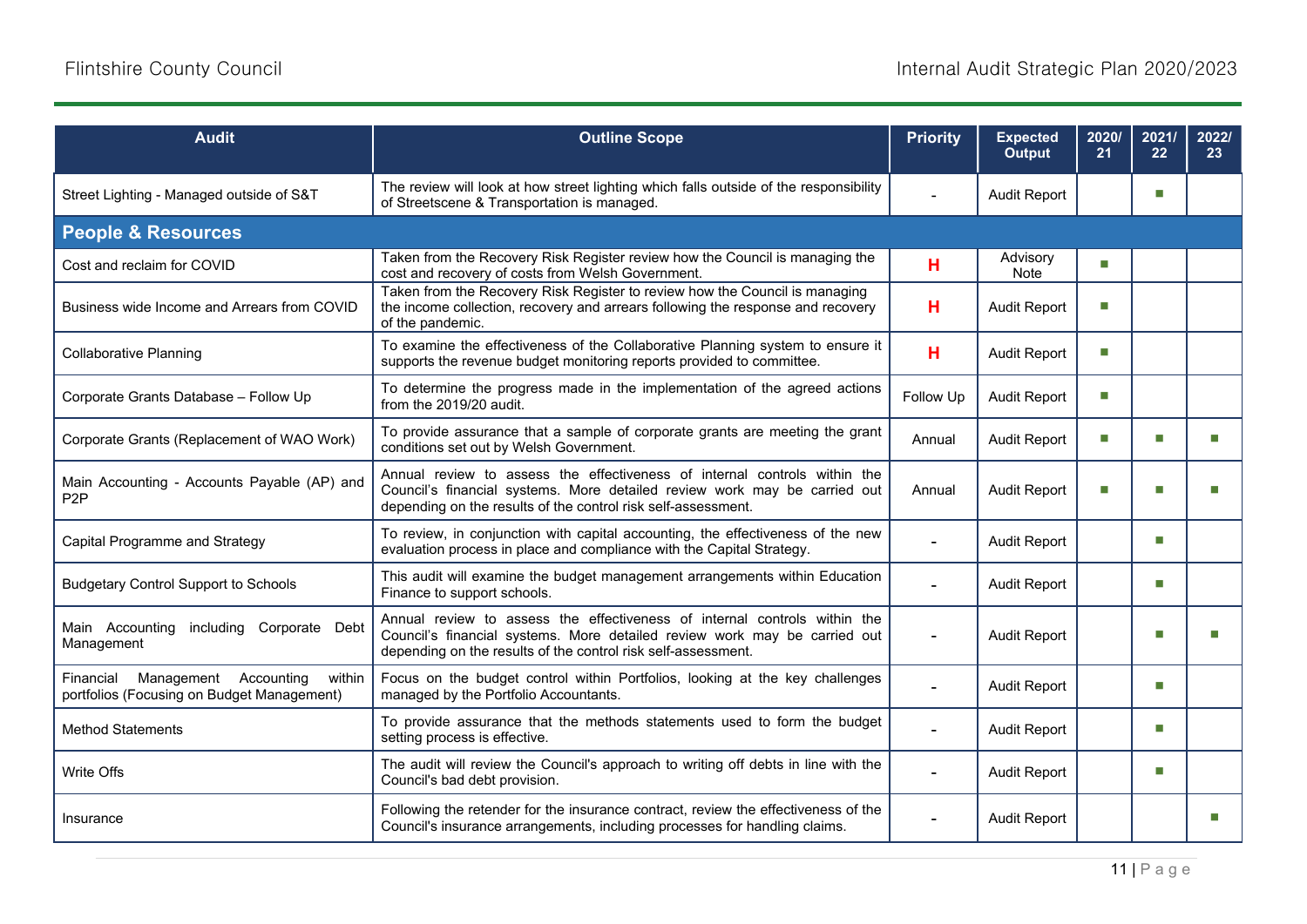| <b>Audit</b>                                          | <b>Outline Scope</b>                                                                                                                                                                                       | <b>Priority</b> | <b>Expected</b><br>Output | 2020/<br>21 | 2021/<br>22 | 2022/<br>23 <sup>°</sup> |
|-------------------------------------------------------|------------------------------------------------------------------------------------------------------------------------------------------------------------------------------------------------------------|-----------------|---------------------------|-------------|-------------|--------------------------|
| COVID19 - Test. Trace and Protect                     | COVID19 - During the recovery stage work on the Test, Trace and Protect<br>service for Flintshire.                                                                                                         | н               | No Report                 | П           |             |                          |
| Health & Safety and Wellbeing of Employees            | This review will examine the hours worked, compensatory rest period, records of<br>absences to identify any excessive work practices in place which may have an<br>impact on the wellbeing of an employee. | н               | <b>Audit Report</b>       | m.          |             |                          |
| Payroll                                               | Annual review to assess the effectiveness of internal controls within the<br>Council's financial systems.                                                                                                  | Annual          | <b>Audit Report</b>       | П           | П           |                          |
| Supply Teachers (previously E-Teach)                  | Review the effectiveness and value for money of the current arrangements in<br>place.                                                                                                                      |                 | <b>Audit Report</b>       |             | m.          |                          |
| <b>DBS Renewals</b>                                   | Review how effective the Council is in ensuring all DBS and any required training<br>is renewed in accordance with guidelines.                                                                             | $\sim$          | <b>Audit Report</b>       |             | m.          |                          |
| Electric - New iTrent Platform                        | Determine whether the glitches within the iTrent system requiring manual<br>intervention have been rectified.                                                                                              |                 | <b>Audit Report</b>       |             | m.          |                          |
| Employee Induction                                    | The review will examine how effective the new employee induction is following<br>the move to the NHS platform to ensure it achieves its intended outcome.                                                  |                 | <b>Audit Report</b>       |             | m.          |                          |
| <b>Planning, Environment &amp; Economy</b>            |                                                                                                                                                                                                            |                 |                           |             |             |                          |
| Houses of Multiple Occupancy                          | Given the increase in HMOs as part of this review, a data mapping exercise will<br>be undertaken with key Council system data in an attempt to identify<br>unregistered HMOs.                              | н               | Advisory<br>Note          | п           |             |                          |
| Home Improvement Loans                                | To review the effectiveness of the newly established procedures and processes<br>for managing Home Improvement Loans.                                                                                      | M               | <b>Audit Report</b>       | m.          |             |                          |
| Planning Enforcement - Ombudsman Report<br>Compliance | To review the progress made by the Planning Enforcement to address the<br>Ombudsman Report                                                                                                                 | Advisory        | Advisory<br><b>Note</b>   | П           |             |                          |
| <b>Social Values</b>                                  | Ensure the new social value model is embedded, effective, measureable and<br>delivering the aims of the service provision.                                                                                 |                 | <b>Audit Report</b>       |             | n.          |                          |
| Pest Control                                          | To provide advice to evaluate efficiency and effectiveness of service including<br>charging mechanism and value for money.                                                                                 |                 | <b>Audit Report</b>       |             | m.          |                          |
| <b>Flood Alleviation Scheme</b>                       | To review the Council's approach to Flood Alleviation; assess the effectiveness<br>of procedures in place to monitor and manage the risk of flooding within the<br>Authority.                              | $\sim$          | <b>Audit Report</b>       |             | m.          |                          |
| Local Development Plan                                | Review the effectiveness of the board process for the delivery of the LDP.                                                                                                                                 | $\blacksquare$  | <b>Audit Report</b>       |             | m.          |                          |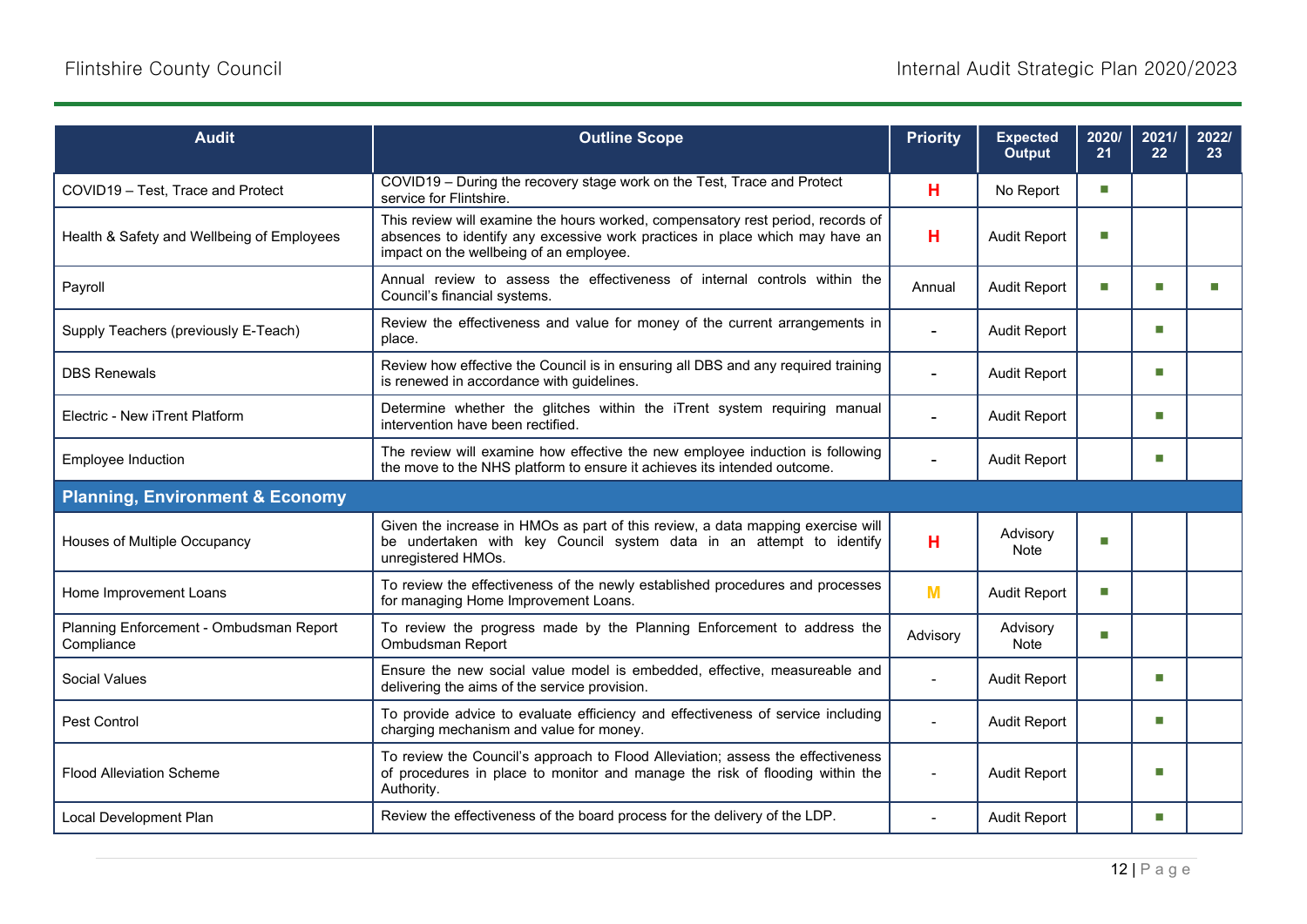| <b>Audit</b>                                                            | <b>Outline Scope</b>                                                                                                                                                                          | <b>Priority</b>          | <b>Expected</b><br>Output | 2020/<br>21 | 2021/<br>22 | 2022/<br>23 |
|-------------------------------------------------------------------------|-----------------------------------------------------------------------------------------------------------------------------------------------------------------------------------------------|--------------------------|---------------------------|-------------|-------------|-------------|
| Domestic Energy                                                         | Review management's monitoring arrangements in place to ensure controls<br>mitigate the risks facing the service.                                                                             |                          | <b>Audit Report</b>       |             |             |             |
| <b>Social Services</b>                                                  |                                                                                                                                                                                               |                          |                           |             |             |             |
| COVID19 - Early Entitlement                                             | $COVID19 - at$ the request of the service review the new arrangement put in<br>place for payments to early entitlement providers.                                                             | н                        | Advisory<br>Note          | П           |             |             |
| <b>Adoption Services</b>                                                | To determine whether the Authority is receiving value for money from the current<br>contract in place                                                                                         | н                        | <b>Audit Report</b>       | П           |             |             |
| <b>Continuing Health Care</b>                                           | In conjunction with the Health Board review the arrangements in place for<br>Continuing Health Care.                                                                                          | н                        | <b>Audit Report</b>       | П           |             |             |
| <b>Quality Assurance</b>                                                | To determine the effectiveness and embedded learning from the quality<br>assurance process for complex placements within the disability service                                               | M                        | <b>Audit Report</b>       | П           |             |             |
| Services<br>Complaints,<br>Comments,<br>Social<br>Compliments           | To review effectiveness and timeliness of the managements of vexatious<br>complaints received within Social Services.                                                                         | M                        | <b>Audit Report</b>       | П           |             |             |
| Direct Payment - Financial control                                      | To review the arrangements in place for the financial control of Direct Payments                                                                                                              | M                        | <b>Audit Report</b>       | П           |             |             |
| Extra Care Facility : Llys Eleanor                                      | An establishment review of the policies, procedures and staffing arrangements in<br>place at the home to ensure a cost effective service is being delivered.                                  | $\overline{\phantom{a}}$ | <b>Audit Report</b>       |             | m.          |             |
| Single Point of Access (SPOA)                                           | Review the effectiveness and evaluation of the service, including the<br>performance management data used to support service delivery.                                                        |                          | <b>Audit Report</b>       |             | m.          |             |
| Deprivation of Liberty Safeguards (DoLS)                                | Following the introduction of new legislation in October to review the impact to<br>the service and the effectiveness in complying with legislation.                                          |                          | <b>Audit Report</b>       |             | m.          |             |
| First Contact (Assessment & Intervention)                               | To examine referrals received via First Contact to ensure all are processed in<br>accordance with policy and procedures                                                                       |                          | <b>Audit Report</b>       |             | m.          |             |
| Early Help Hub                                                          | To review of the effectiveness of the early help hub.                                                                                                                                         |                          | Audit Report              |             | m.          |             |
| <b>Streetscene &amp; Transportation</b>                                 |                                                                                                                                                                                               |                          |                           |             |             |             |
| <b>Transport Operating Risks &amp; Costs</b>                            | Taken from the Recovery Risk Register examine how the service is<br>managing the increase in operating costs due to reducing number of<br>available transport operators to provide services   | н                        | <b>Audit Report</b>       | T.          |             |             |
| Parc Adfer<br>Contract Management and<br>$\sim 100$<br>Associated Risks | To review the contract management arrangements in place and to provide<br>assurance over the key controls in managing the invoicing, payments, variations<br>and resilience's for Parc Adfer. | н                        | <b>Audit Report</b>       | П           |             |             |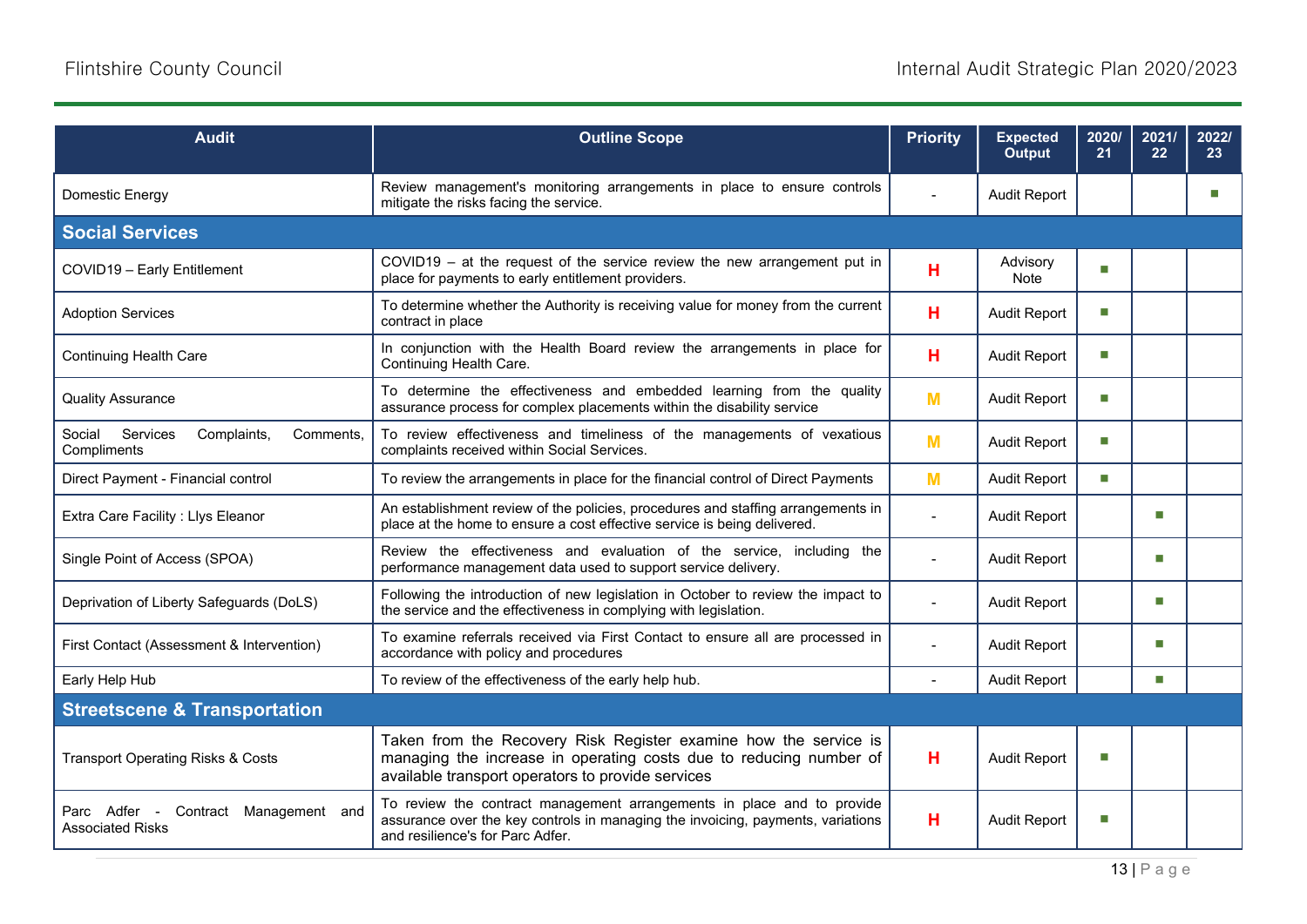| <b>Audit</b>                                                                      | <b>Outline Scope</b>                                                                                                                                                                                                                                                                  | <b>Priority</b> | <b>Expected</b><br>Output | 2020/<br>21 | 2021/<br>22 | 2022/<br>23 <sub>2</sub> |
|-----------------------------------------------------------------------------------|---------------------------------------------------------------------------------------------------------------------------------------------------------------------------------------------------------------------------------------------------------------------------------------|-----------------|---------------------------|-------------|-------------|--------------------------|
| Procurement<br>&<br>Contract<br>Management<br>/Monitoring                         | To examine the procurement and contract management arrangements in place<br>within the portfolio, identify non-compliance with CPRs / FPRs and consider how<br>effectively the service manages procurements following receipt of late capital<br>grant funding from Welsh Government. | н               | <b>Audit Report</b>       | П           |             |                          |
| Loss of O Licence                                                                 | To review processes and procedures in place to ensure the Council's exposure<br>to the risk of losing its O Licence is minimised.                                                                                                                                                     | M               | <b>Audit Report</b>       | П           |             |                          |
| Highways Structures (Bridges)                                                     | To examine the inspection and preventative maintenance arrangements in place<br>for the council Highways Structures, including bridges.                                                                                                                                               | M               | <b>Audit Report</b>       | П           |             |                          |
| <b>Environmental Regulatory Compliance</b>                                        | To review environmental regulation compliance across the Waste management<br>service, including effluent water treatment plant at Brookhill.                                                                                                                                          |                 | <b>Audit Report</b>       |             | m.          |                          |
| <b>Regional Transport</b>                                                         | VFM review of the service considering the impact service delivery has on<br>Flintshire, management of the grant subsidy claim and cost analysis of service<br>delivery against income generation.                                                                                     |                 | <b>Audit Report</b>       |             | п           |                          |
| <b>Bus Services Support (grant)</b>                                               | Examine how efficient and effective the service is in administering the bus<br>service support grant.                                                                                                                                                                                 |                 | <b>Audit Report</b>       |             | п           |                          |
| Impact of reduction of Single Environment Grant                                   | Examine the impact the Single Environment Grant will have on front line services<br>between Planning,<br>Environment and Economy and Streetscene &<br>Transportation.                                                                                                                 |                 | Advisory<br>Note          |             | П           |                          |
| <b>Alltami Stores</b>                                                             | To review the effectiveness in implementing the actions following the review of<br>Alltami Stores.                                                                                                                                                                                    |                 | <b>Audit Report</b>       |             |             | П                        |
| Recycling Performance (Landfill Charges)                                          | The review will examine how effective the Council is achieving its recycling<br>targets and the measures put in place to improve curb side recycling.                                                                                                                                 |                 | <b>Audit Report</b>       |             |             | ш                        |
| Environmental<br>Enforcement<br>(Abandoned<br>Vehicles, Dog Fouling, Car Parking) | The review will focus on how the service is managing the environmental<br>enforcement service since it returned in house. This review will consider the<br>effectiveness of zero tolerance and the level of income generated.                                                         |                 | <b>Audit Report</b>       |             |             |                          |
| <b>Safety Barriers</b>                                                            | To determine whether strong controls are in place to ensure scrap metal,<br>including safety barriers, are appropriately disposed of and income is generated.                                                                                                                         |                 | <b>Audit Report</b>       |             |             |                          |
| <b>Community Transport</b>                                                        | Following the launch of Flintshire's Community Transport pilot, the review will<br>examine how effective the pilot has been prior to further roll out.                                                                                                                                |                 | <b>Audit Report</b>       |             |             | m.                       |
| Power of Delegation                                                               | To examine requests and reports produced to exercise delegated authority<br>which can be appealed.                                                                                                                                                                                    | $\blacksquare$  | <b>Audit Report</b>       |             |             |                          |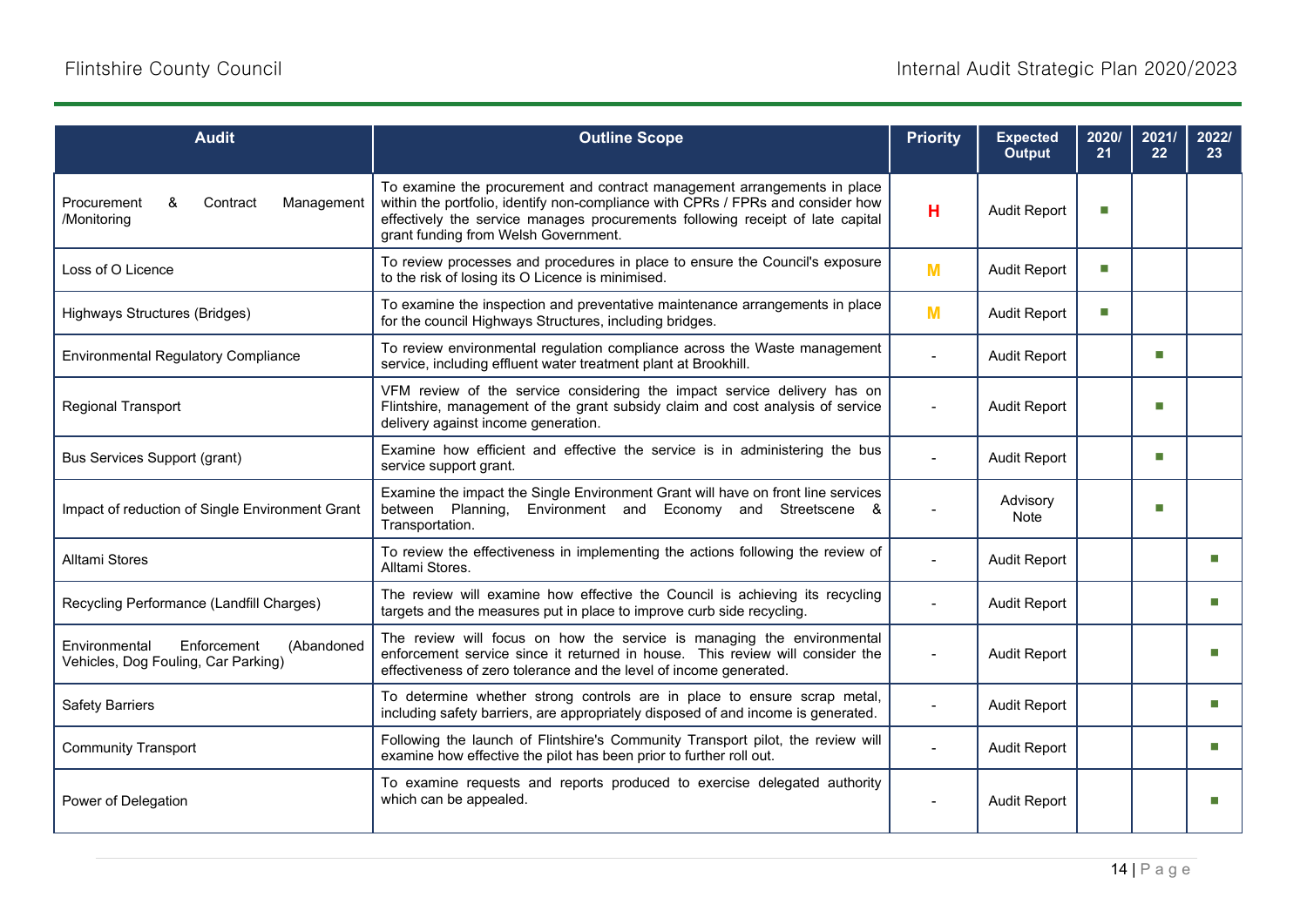| <b>Audit</b>                                                                      | <b>Outline Scope</b>                                                                                                                                  | <b>Priority</b> | <b>Expected</b><br><b>Output</b> | 2020/<br>21      | 2021/<br>22 | 2022/<br>23 |
|-----------------------------------------------------------------------------------|-------------------------------------------------------------------------------------------------------------------------------------------------------|-----------------|----------------------------------|------------------|-------------|-------------|
| <b>External</b>                                                                   |                                                                                                                                                       |                 |                                  |                  |             |             |
| Management<br>Pensions<br>Investment.<br>&<br>Accounting                          | To assess the management of the funding strategy and compliance with<br>regulations and procedures.                                                   | н               | <b>Audit Report</b>              | m.               |             |             |
| SLA - Aura - 17 days                                                              | Through the SLA with Aura, provide 17 days auditable service in 2020/21<br>reducing to 10 days going forward.                                         | Annual          | <b>Audit Report</b>              | m.               | m.          |             |
| SLA - NEWydd - 19 days                                                            | Through the SLA with NEWydd, provide 19 days auditable service.                                                                                       | Annual          | <b>Audit Report</b>              | <b>Tale</b>      | m.          | П           |
| <b>Pensions Administration &amp; Contributions</b>                                | Review the effectiveness of the administration strategy including service<br>standards with members and employers.                                    | <b>Biennial</b> | <b>Audit Report</b>              |                  | П           |             |
| Clwyd Theatre Cymru                                                               | To provide advice as part of the transition to an Alternative Delivery Model<br>(ADM).                                                                |                 | <b>Audit Report</b>              |                  | П           |             |
| <b>Advisory / Project Groups</b>                                                  |                                                                                                                                                       |                 |                                  |                  |             |             |
| COVID19 - TTP Regional Planning Group                                             | COVID19 - As Test, Trace and project lead for Flintshire County Council<br>contribute to the regions approach to the Test, Trace and Protect Strategy | Ongoing         | Advice                           | m.               |             |             |
| COVID19 - TTP Flintshire Project Group                                            | COVID19 - As Test, Trace and project lead for Flintshire County Council<br>contribute to the regions approach to the Test, Trace and Protect Strategy | Ongoing         | Advice                           | Ш                |             |             |
| COVID19 - TTP Workforce Workstream                                                | COVID19 - Chair the Test, Trace and Project Workforce workstream.                                                                                     | Ongoing         | Advice                           | <b>Tale</b>      |             |             |
| COVID19 - Bronze Group - Postal                                                   | COVID19 - to roll out FDM Hi-Mail to key services to enable seamless remote<br>working                                                                | Ongoing         | Advice                           | <b>The State</b> |             |             |
| COVID19 - Temporary Hospital Provision                                            | COVID19 - To work with BCUHB on the project management of the Temporary<br>Hospital across the region.                                                | Ongoing         | Advice                           | m.               |             |             |
| COVID19 - Emergency Management Response<br>Team                                   | COVID19 - To attend and contribute to the Emergency Management Response<br>Team                                                                       | Ongoing         | Advice                           | T.               |             |             |
| COVID19 - Emergency Response for Local<br><b>Businesses Silver Tactical Group</b> | COVID19 - To attend and contribute to the Emergency Response for Local<br><b>Businesses Silver Tactical Group</b>                                     | Ongoing         | Advice                           | m.               |             |             |
| COVID19 - Governance and Legal Silver<br><b>Tactical Group</b>                    | COVID19 - To attend and contribute to the Governance and Legal Silver<br><b>Tactical Group</b>                                                        | Ongoing         | Advice                           | <b>The State</b> |             |             |
| COVID19 - Organisational Recovery Group                                           | COVID19 - To attend and contribute to the Organisational Recovery Group                                                                               | Ongoing         | Advice                           | <b>The State</b> |             |             |
| COVID19 - Business Compliance Group                                               | COVID19 - To attend and contribute to the Business Compliance Group                                                                                   | Ongoing         | Advice                           | П                |             |             |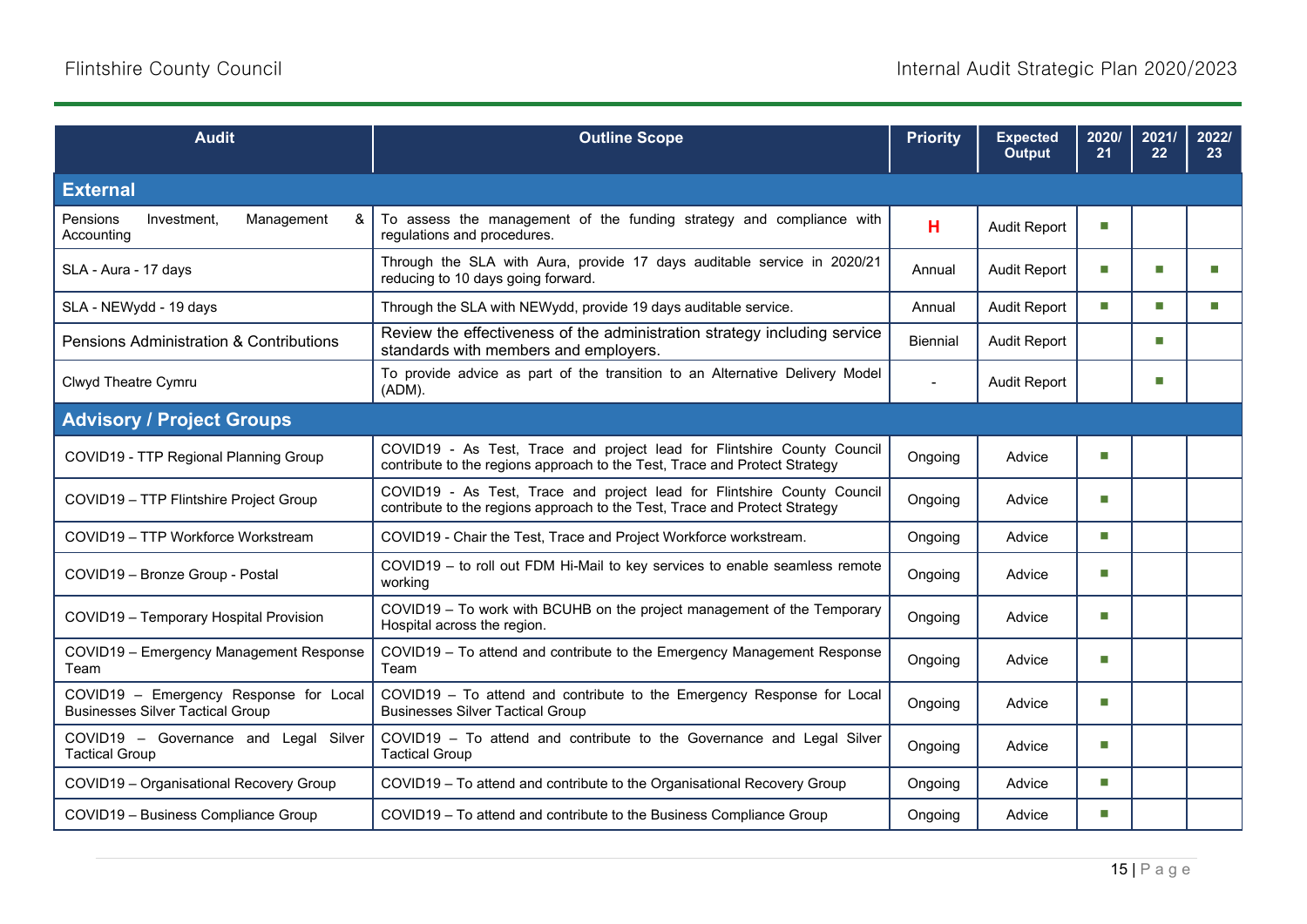| <b>Audit</b>                              | <b>Outline Scope</b>                                                                                                                                                  | <b>Priority</b> | <b>Expected</b><br>Output | 2020/<br>21                 | 2021/<br>22                 | 2022/<br>23 |
|-------------------------------------------|-----------------------------------------------------------------------------------------------------------------------------------------------------------------------|-----------------|---------------------------|-----------------------------|-----------------------------|-------------|
| COVID19 - Logging at Tactical Group       | COVID19 - To log meetings for various tactical groups                                                                                                                 | Ongoing         | Advice                    | m.                          |                             |             |
| New Flare System Development Group        | To provide advice to the system development of the new FLARE system.                                                                                                  | Ongoing         | Advice                    | $\Box$                      | m.                          |             |
| <b>GDPR Project Board</b>                 | Internal Audits' contribution to the review and compliance with the requirements<br>of the Data protection Act 2018                                                   | Ongoing         | Advice                    | m.                          | m.                          |             |
| <b>Digital Strategy Board</b>             | Internal Audits' contribution to the Digital Strategy Board                                                                                                           | Ongoing         | Advice                    | m.                          | $\mathcal{L}_{\mathcal{A}}$ | m.          |
| <b>Corporate Governance Working Group</b> | As part of the group, undertake a self-assessment against CIPFA / SOLACE<br>'Delivering Good Governance, Wales'.                                                      | Ongoing         | Advice                    | m.                          | m.                          |             |
| Accounts Governance Group                 | Continuing participation in the Account Governance Group and contribute to the<br>development of the Corporate Annual Governance Statement and Clwyd<br>Pension Fund. | Ongoing         | Advice                    | П                           | □                           |             |
| Wales Chief Internal Auditors Group       | Continuing participation in the Wales Chief Internal Auditors Group.                                                                                                  | Ongoing         | Advice                    | m.                          | m.                          | m.          |
| Programme Coordinating Group              | Continuing participation in the Programme Coordinating Group.                                                                                                         | Ongoing         | Advice                    | П                           | m.                          | m.          |
| Corporate Health & Safety Group           | To Chair the Corporate Health and Safety Group.                                                                                                                       | Ongoing         | Advice                    | m.                          | m.                          | m.          |
| Corporate Data Protection Group           | Continuing participation at the Corporate Data Protection Group.                                                                                                      | Ongoing         | Advice                    | $\mathcal{L}_{\mathcal{A}}$ | $\sim$                      | m.          |
| <b>Financial System</b>                   | Provide Internal Audit advice and support over the options appraisal of a new<br>financial system to replace Masterpiece.                                             | Ongoing         | Advice                    | П                           | ш                           |             |
| Dementia Friendly Council Steering Group  | Continuing participation at the Dementia Friendly Council Steering Group                                                                                              | Ongoing         | Advice                    | m.                          | m.                          | m.          |
| <b>Council's Constitution</b>             | Internal Audits' contribution to the revision of policies and procedures within the<br>Council's Constitution.                                                        | Ongoing         | Advice                    |                             | m.                          |             |
| <b>Financial Procedures Rules</b>         | Internal Audits' contribution to the revision of policies and procedures within the<br>Council's Financial Procedural Rules.                                          | Ongoing         | Advice<br><b>Biennial</b> |                             | П                           |             |
| <b>Anti-Fraud and Corruption</b>          |                                                                                                                                                                       |                 |                           |                             |                             |             |
| Investigation of Fraud and Irregularities |                                                                                                                                                                       |                 |                           | П                           | П                           |             |
| <b>Proactive Fraud</b>                    |                                                                                                                                                                       |                 |                           | П                           | m.                          | m.          |
| National Fraud Initiative (NFI)           |                                                                                                                                                                       |                 |                           | П                           | m.                          | m.          |
| <b>Fraud Risk Awareness</b>               |                                                                                                                                                                       |                 |                           | П                           | m.                          |             |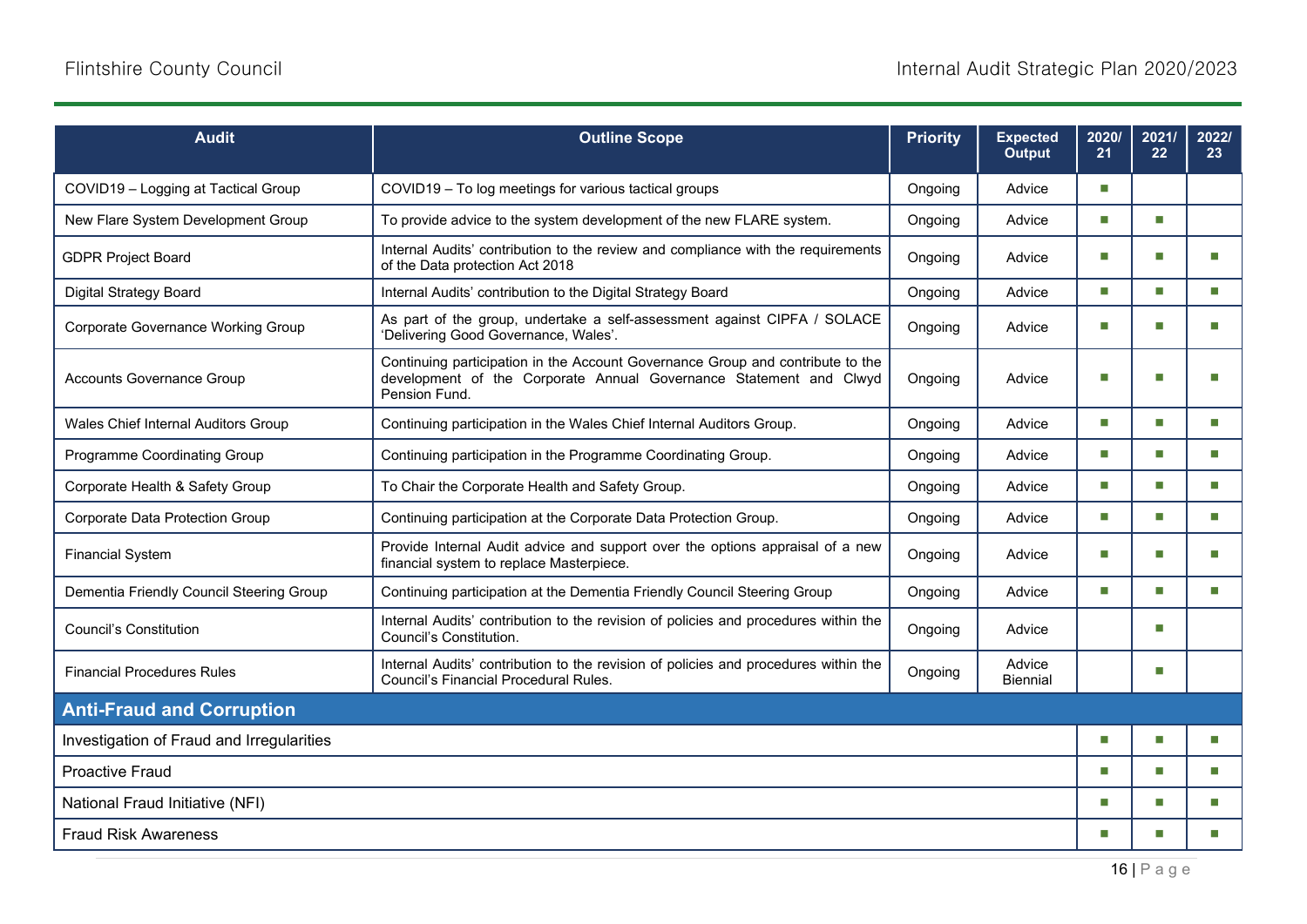| <b>Audit</b>                                           | <b>Outline Scope</b> | <b>Priority</b> | <b>Expected</b><br><b>Output</b> | 2020/   2021/   2022/  <br>21 | 22 | 23 |
|--------------------------------------------------------|----------------------|-----------------|----------------------------------|-------------------------------|----|----|
| Develop On-line Fraud Reporting Solution               |                      |                 |                                  |                               |    |    |
| Review and Update the Counter Fraud Policies and Plans |                      |                 |                                  |                               |    |    |

Where possible, audits within the plan have been linked to the themes within the Council's Plan and the COVID19 Recovery risk Register and Emergency Management Assurance work. During the year, consideration will be given as to how the auditable areas reviewed are working towards and meeting the requirements of the Future Generations Wellbeing Act 2016 and the Data Protection Act, 2018.